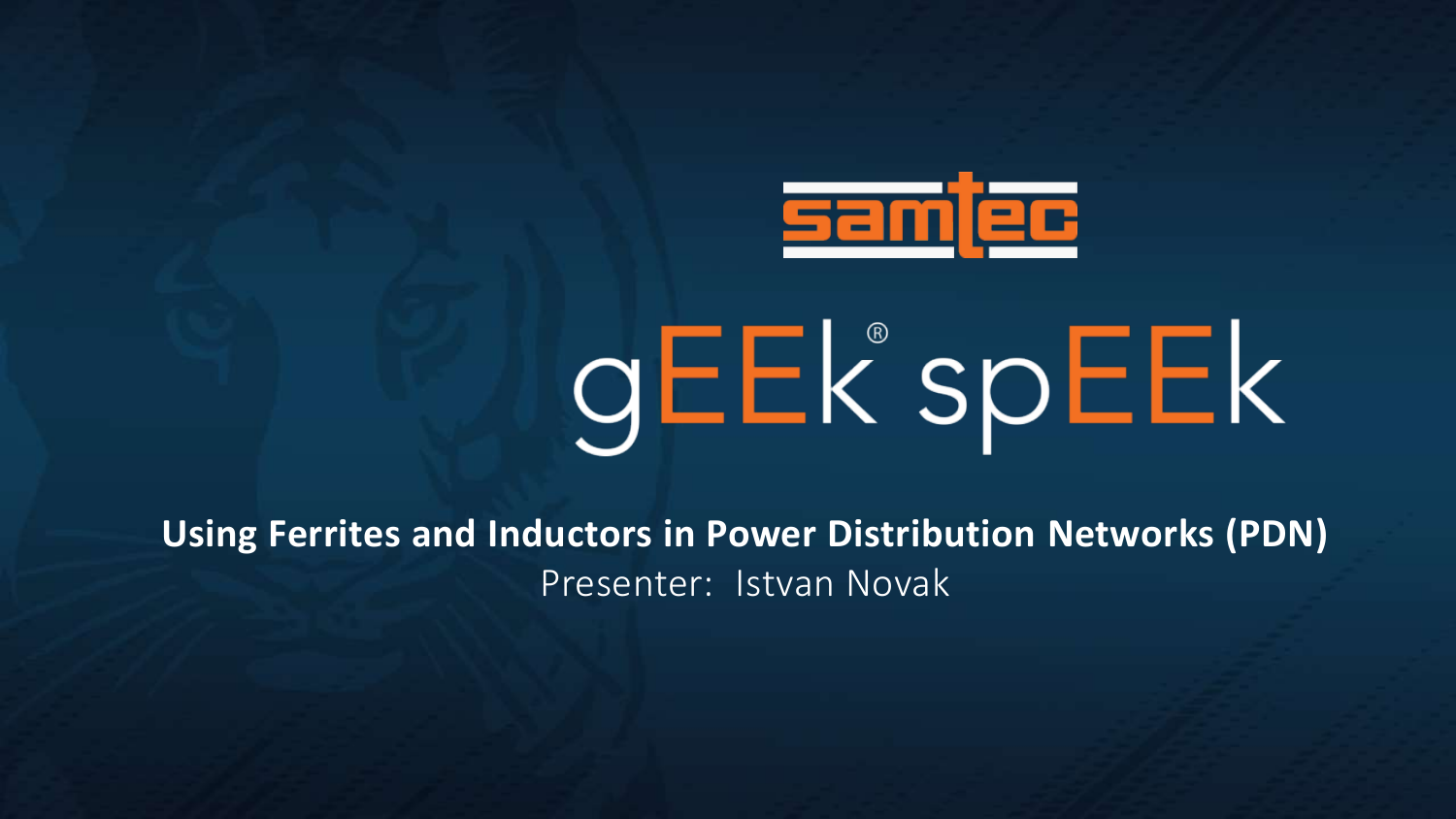### Power Distribution Filters **OUTLINE**



3.3V unfiltered

Parallel PDN:

- Background
- When we need a filter
- Typical noise sources
- Filter characteristics
- Filter illustrations
- Filter design process
- What can go wrong
- Summary
	- ✽ Further reading in fine print

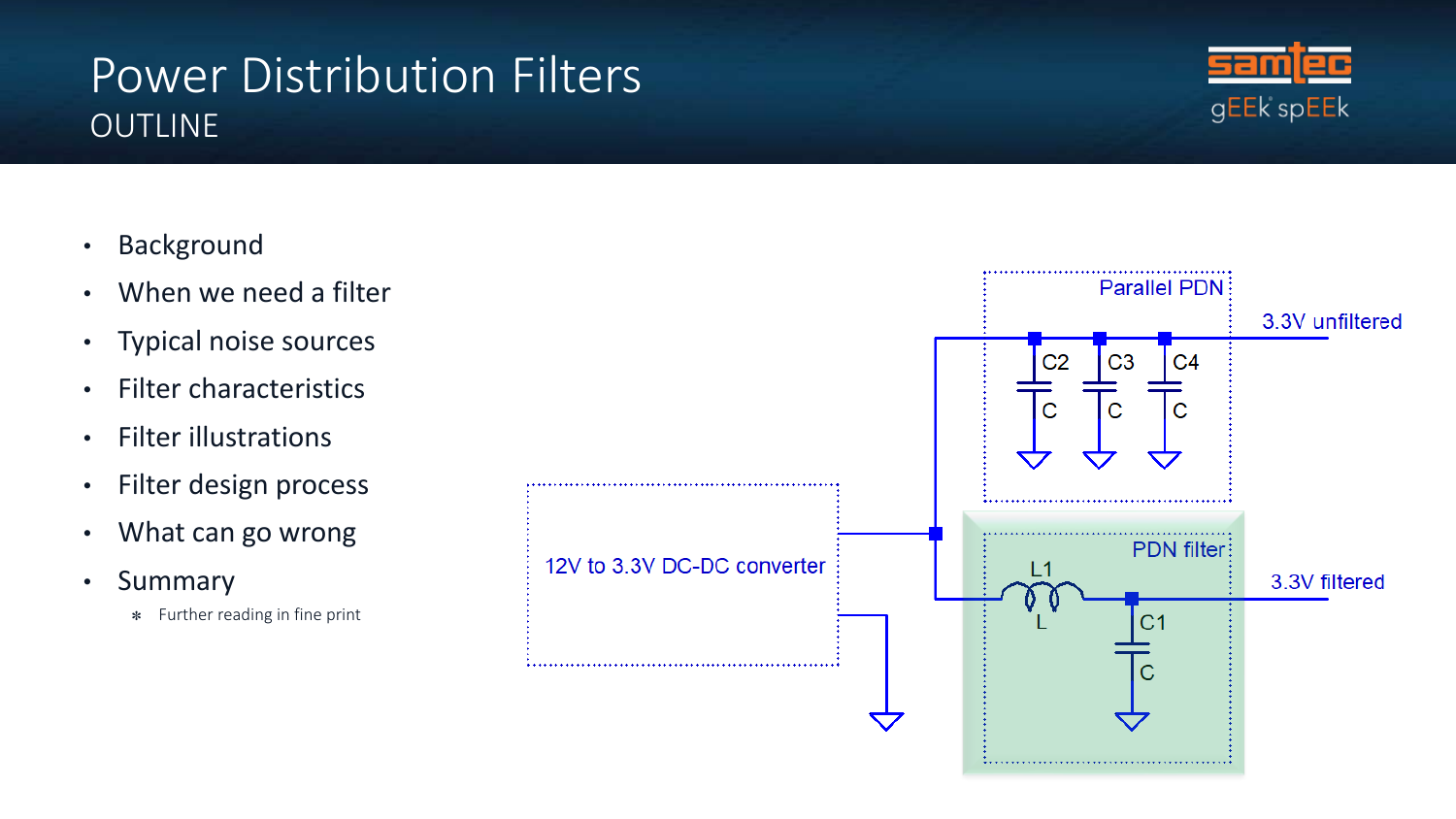## When Do We Need a Filter? To feed a sensitive low-current load





How to Design a Good PDN Filter, http://www.electrical-integrity.com/Paper\_download\_files/DC19\_Tutorial\_SLIDES\_HowToDesignGoodPDNFilter.pdf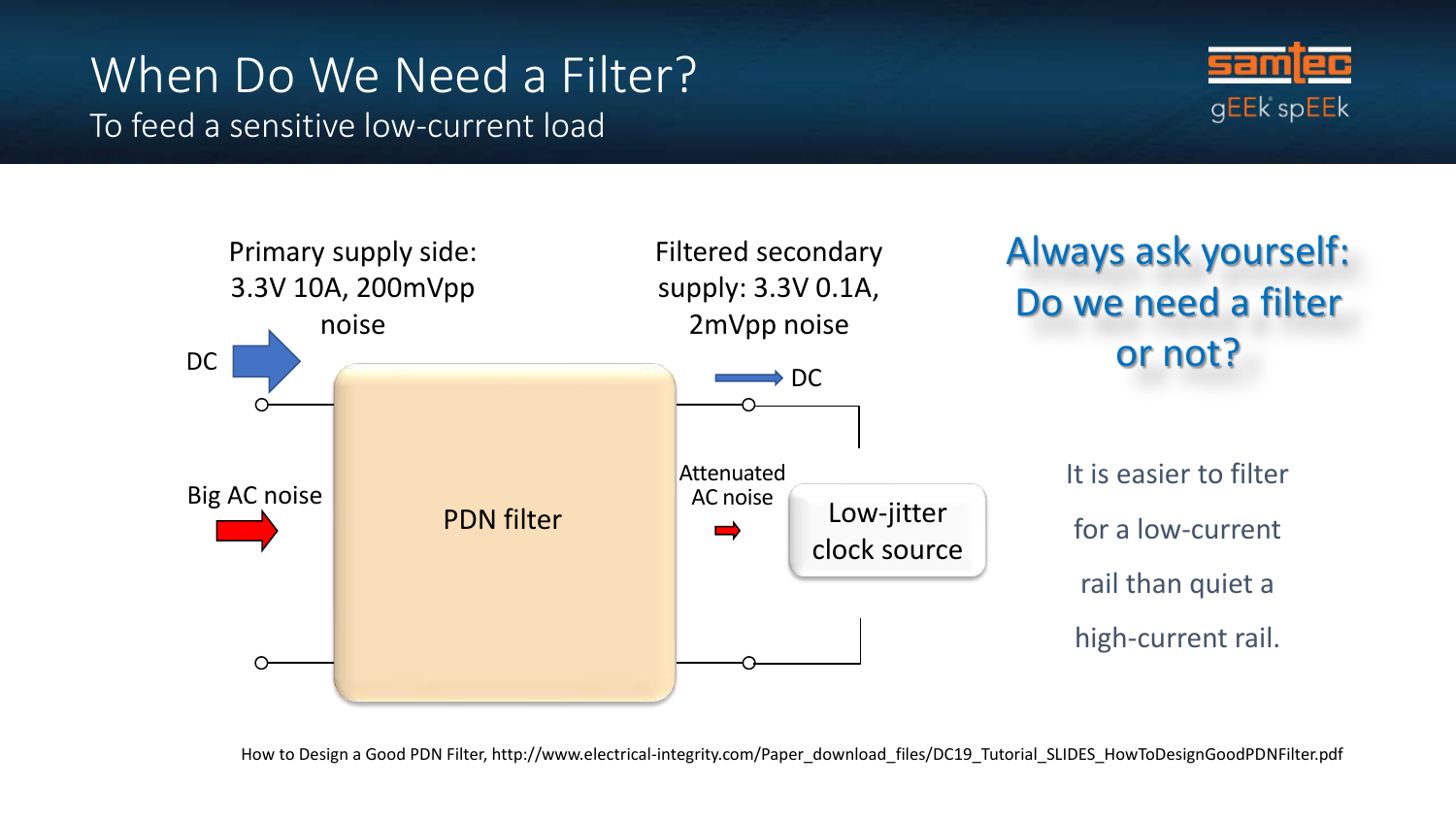## When Do We Need a Filter? To keep noise spilling out from noisy loads

![](_page_3_Picture_1.jpeg)

![](_page_3_Figure_2.jpeg)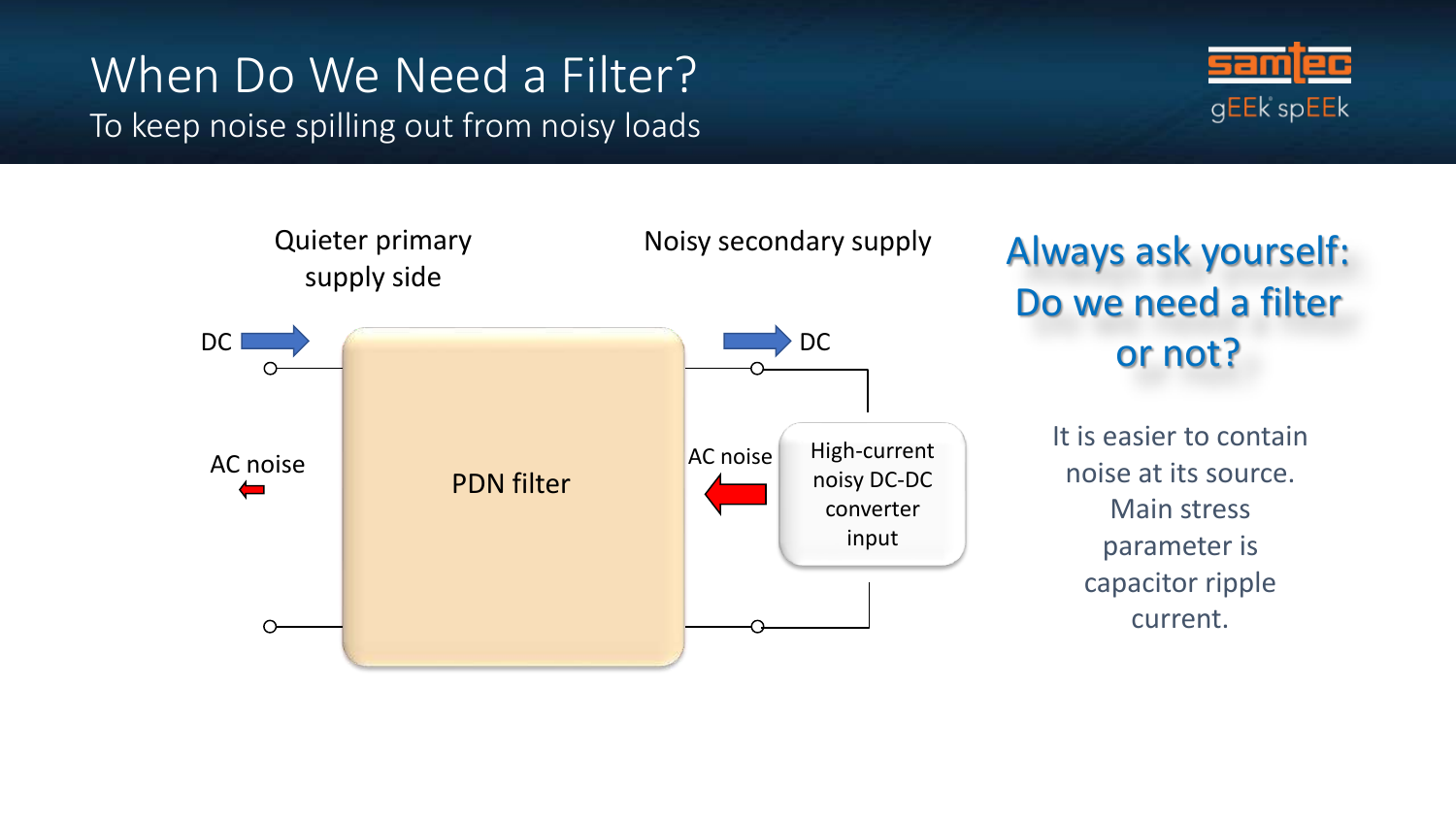## A Typical Noise Source

![](_page_4_Picture_1.jpeg)

- DC-DC converters are popular and needed for their high efficiency
- They tend to generate a lot of noise

![](_page_4_Picture_4.jpeg)

![](_page_4_Picture_5.jpeg)

![](_page_4_Picture_6.jpeg)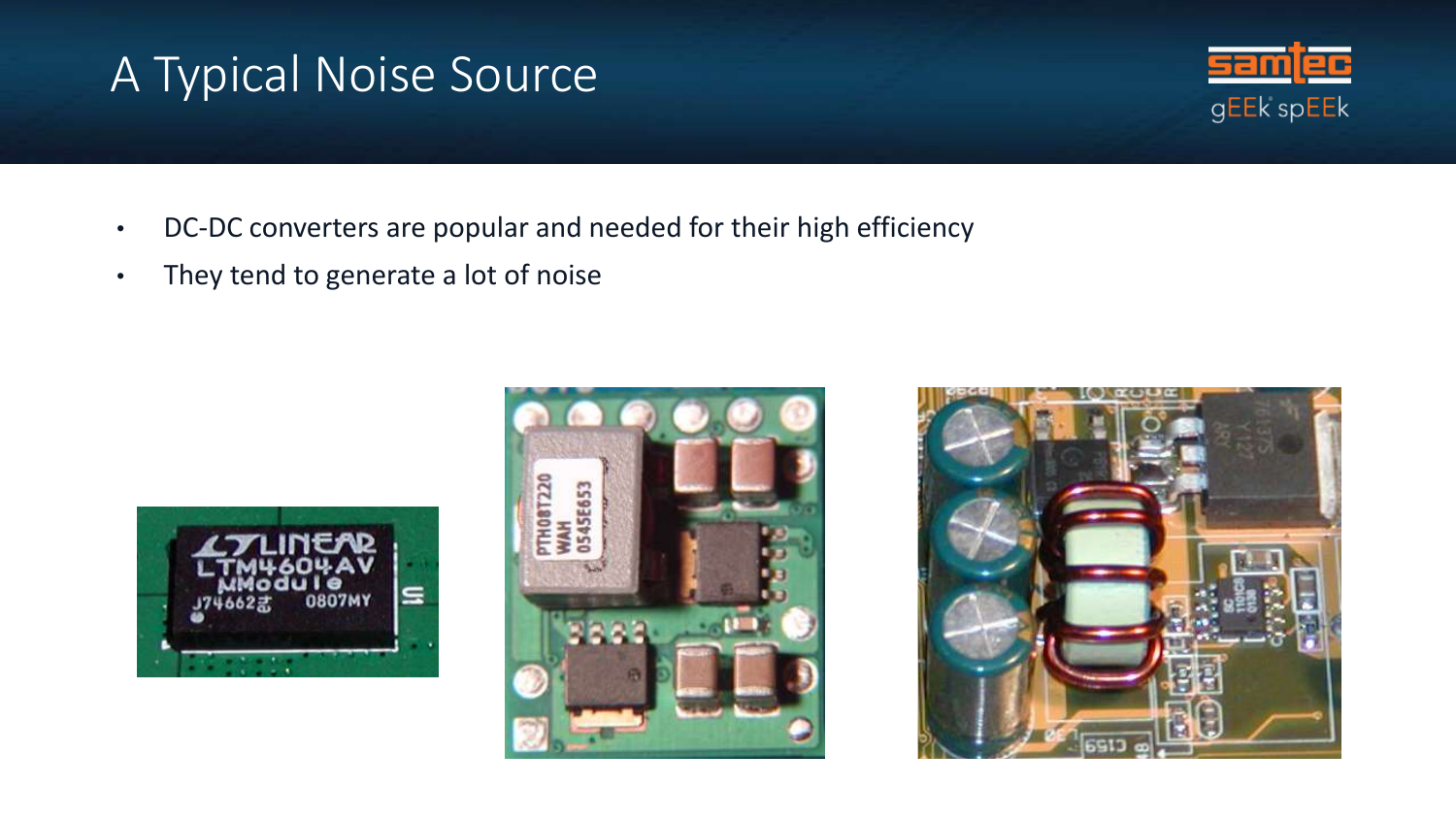## DC-DC Converter Output Ripple Voltage

![](_page_5_Picture_1.jpeg)

- The inductor ripple current flows through the output capacitor
- First-order mid-frequency capacitor model = ESR-only
- Output ripple voltage shape closely follows inductor ripple current

![](_page_5_Figure_5.jpeg)

![](_page_5_Figure_6.jpeg)

![](_page_5_Figure_7.jpeg)

If Cload \*ESR pole is below Fsw, the output ripple is:

$$
\Delta v = ESR^* \Delta I
$$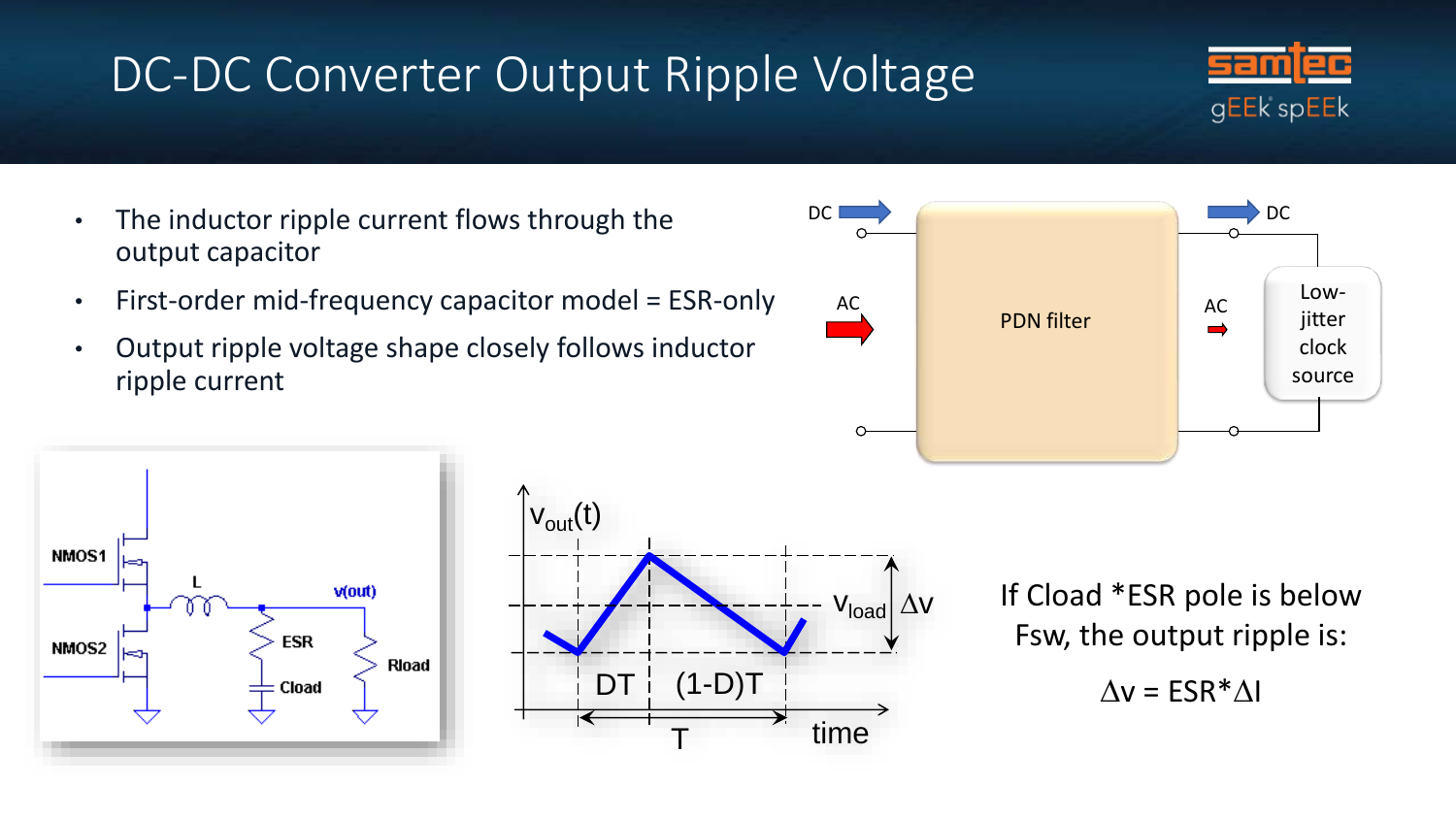## DC-DC Converter Output Ripple Voltage

![](_page_6_Picture_1.jpeg)

#### Time-domain harmonic composition of buck converter switching ripple

|       |  | OUTPUT CAPACITORS |                                                     |                   |               | Sweep |             |                             |       |                              |               |
|-------|--|-------------------|-----------------------------------------------------|-------------------|---------------|-------|-------------|-----------------------------|-------|------------------------------|---------------|
|       |  |                   |                                                     | Fmin [Hz] Vin [V] | Fsw Hzl       | Min   | D [%]       | Ripple [mVpp]               | m     |                              | <b>Number</b> |
| C IF1 |  |                   | 4.70E-04 4.70E-05 1.00E-05 1.00E-06 3.00E-09        | $1.00E + 03$      | $5.00F + 0.5$ |       | 8.33        |                             | 12.00 | istvan.novak@ieee.org        | of            |
|       |  |                   | R[Ohm] 1.00E-02 3.00E-03 1.00E-02 1.00E+06 1.00E+06 | Fmax [Hz] Vout M  |               | Max   | delta I IAI | Ripple est [mVpp] Ratio [-] |       | www.electrical-integrity.com | periods       |
| ∟ [H] |  |                   | 2.00E-09 2.00E-09 1.00E-09 1.00E-09 1.00E-10        | $100F + 08$       | L70E-07       |       | $3.9E + 00$ |                             | 1.57  |                              |               |
| N F   |  |                   |                                                     |                   |               |       |             |                             |       |                              |               |

![](_page_6_Figure_4.jpeg)

![](_page_6_Figure_5.jpeg)

• The inductor ripple current flows through the output capacitor

ds

- First-order midfrequency capacitor model = ESR-only
- Output ripple voltage shape closely follows inductor ripple current

http://www.electrical-

integrity.com/Tool\_download\_files/DC-DC\_steadystate-ripple\_WExcel2016-32-64b\_v09.xlsm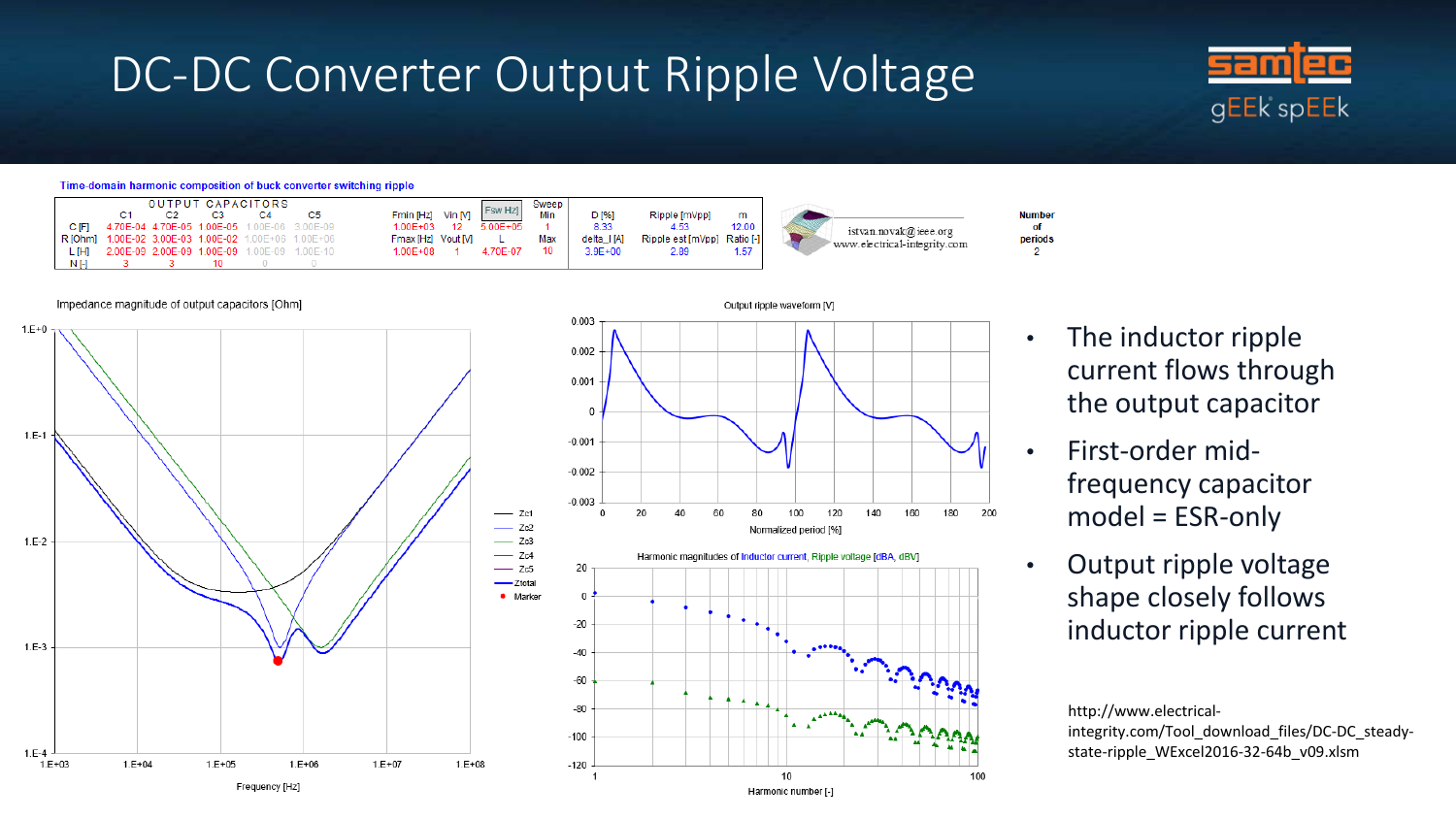## DC-DC Converter Input

![](_page_7_Picture_1.jpeg)

• The input voltage is chopped by the switches

 $DC \longrightarrow \bigcap_{i=1}^{\infty} DC$ 

AC ACC

- Inductor current is continuous
- Input current has large jumps

Œ.

 $\leftarrow$ 

 $\circ$ 

![](_page_7_Figure_5.jpeg)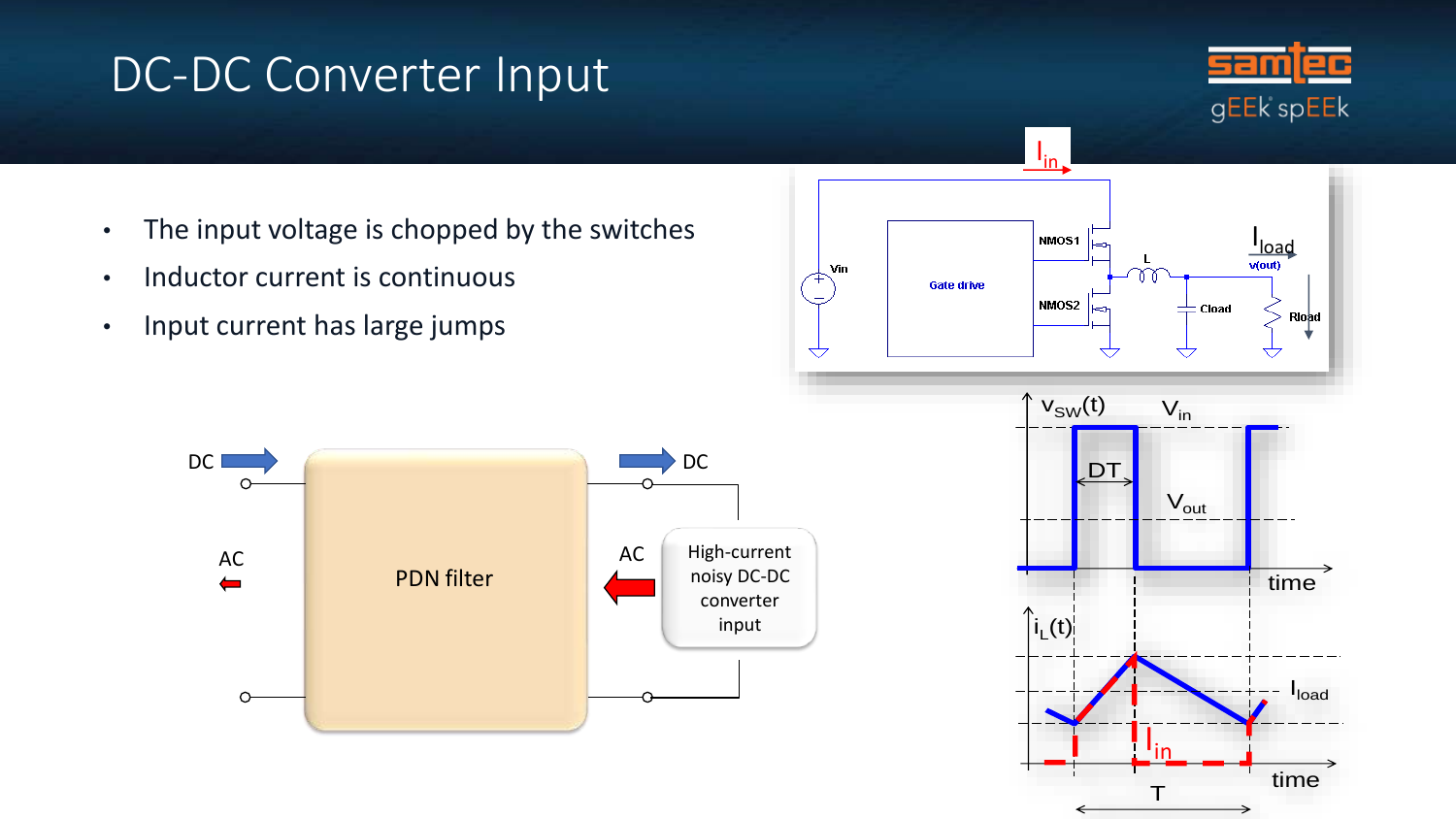## DC-DC Converter Ringing

![](_page_8_Picture_1.jpeg)

- The switching edges may have high-frequency transients
- Ringing frequency range today: 1 1000 MHz

![](_page_8_Figure_4.jpeg)

![](_page_8_Figure_5.jpeg)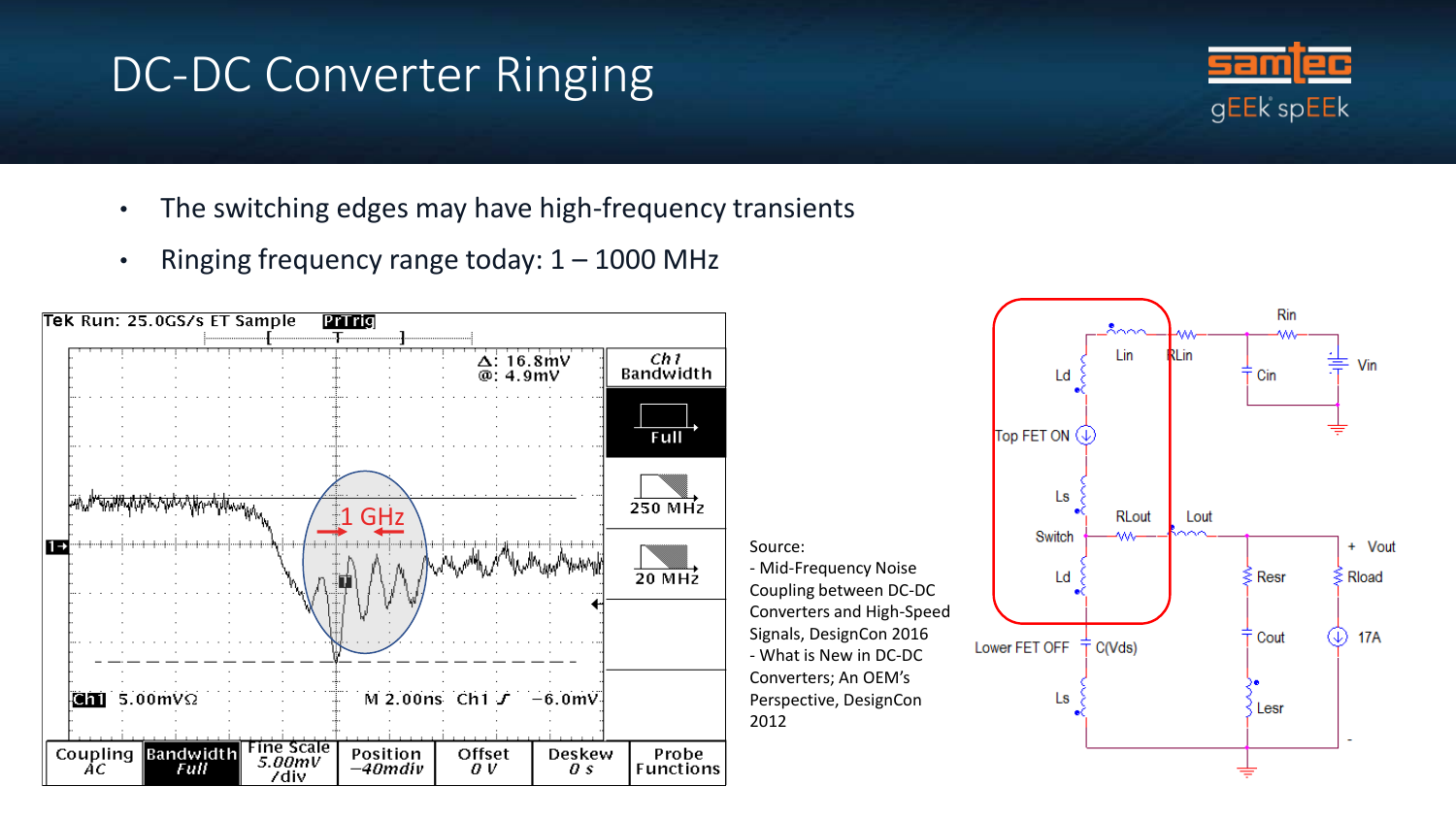## Analog Supply Noise Filter

![](_page_9_Picture_1.jpeg)

![](_page_9_Figure_2.jpeg)

PDN filter

Possible functions and requirements:

- Low-pass filtering from main to secondary (forward)
- Low-pass filtering from secondary to primary (reverse)
- Output impedance for the load (\*)
- $*$  Input impedance for the source  $(*)$
- (\*) Optional requirement

Passive filters may be physically symmetrical

Relevant transfer functions are mostly not symmetric Watch DC voltage drops closely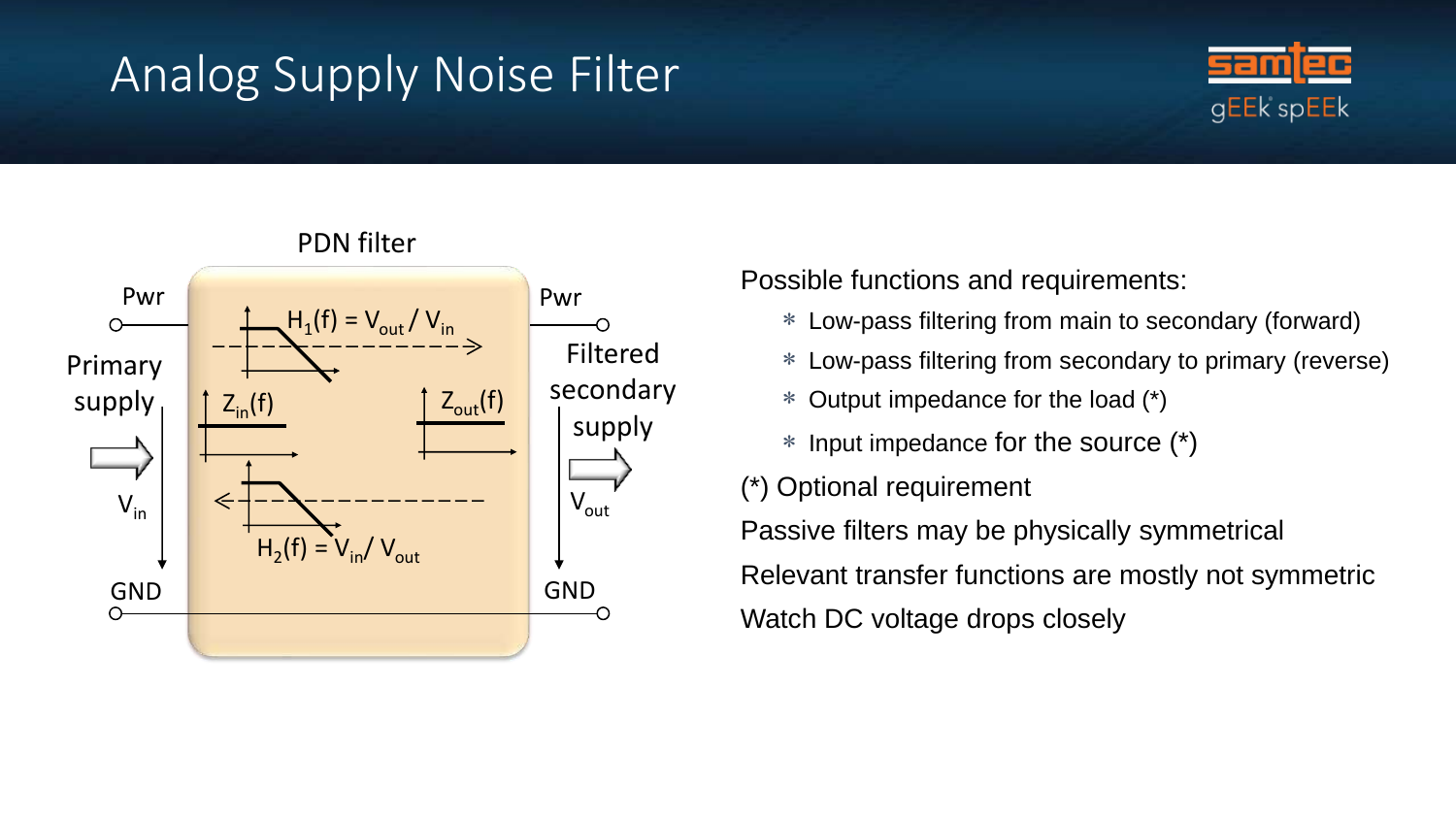## Transfer Functions

![](_page_10_Picture_1.jpeg)

What transfer function matters?

- $\ast$  Z<sub>21</sub> or S<sub>21</sub>?
- Something else?

![](_page_10_Figure_5.jpeg)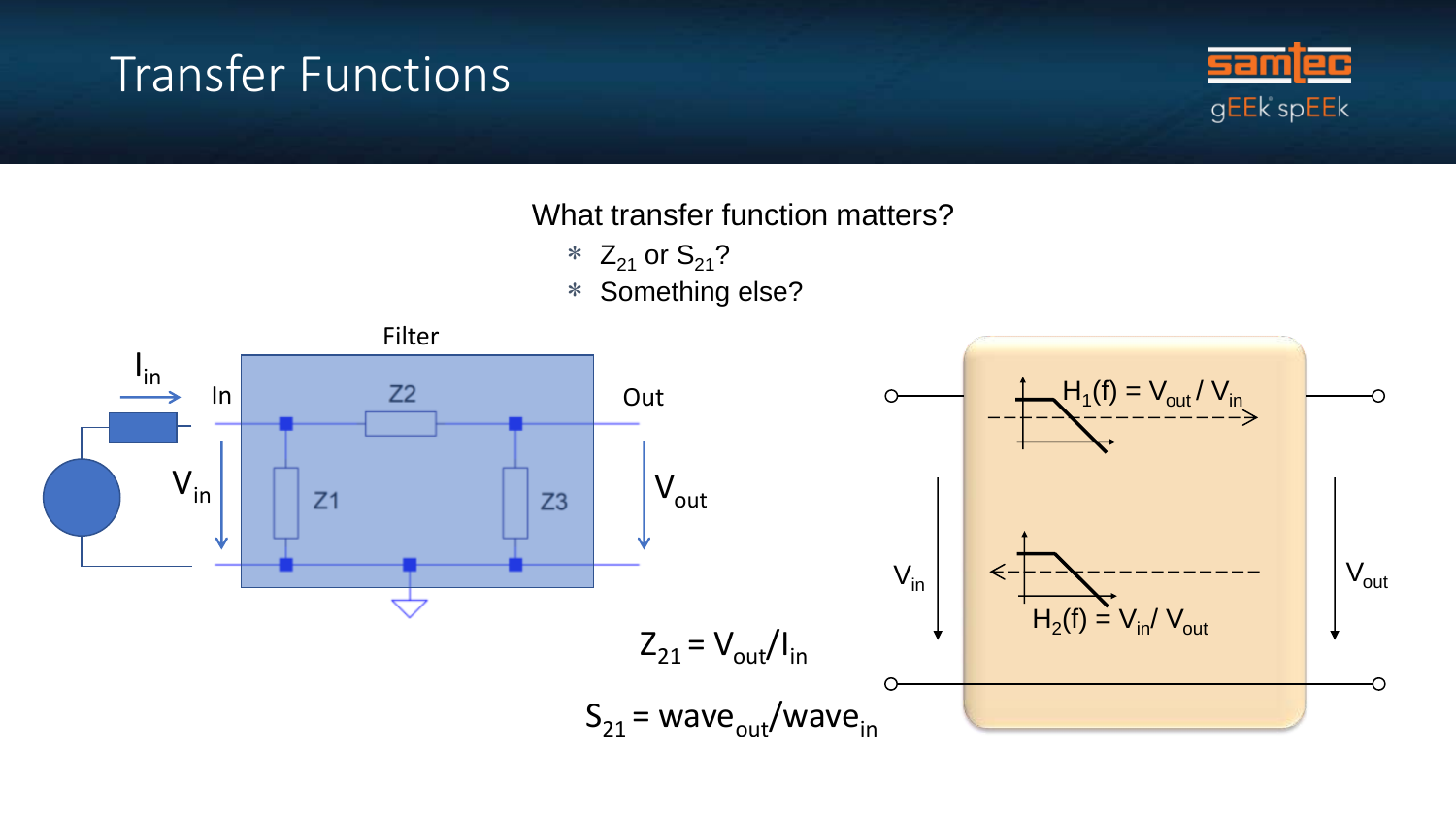## Transfer Functions

![](_page_11_Picture_1.jpeg)

#### For filters from a high-current to a low-current rail we need the *unloaded voltage transfer function: Vout/Vin*

![](_page_11_Figure_3.jpeg)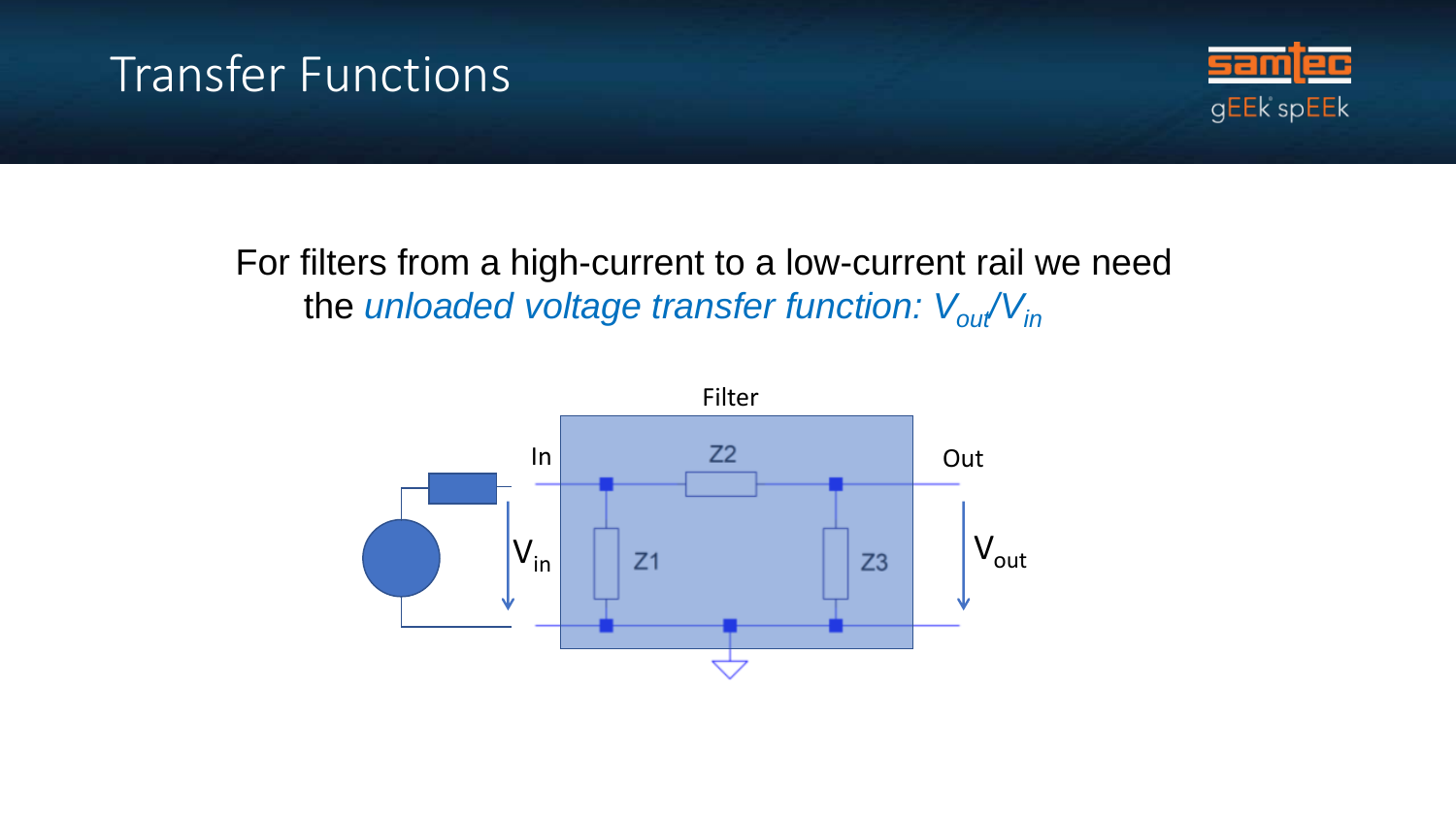## Impedances

![](_page_12_Picture_1.jpeg)

What filter impedance function matters?

- $\ast$  Z<sub>11</sub>, or Z<sub>22</sub>?
- Something else?

For filters from a high-current to a low-current rail:

*Output impedance with shorted input and input impedance with open output*

![](_page_12_Figure_7.jpeg)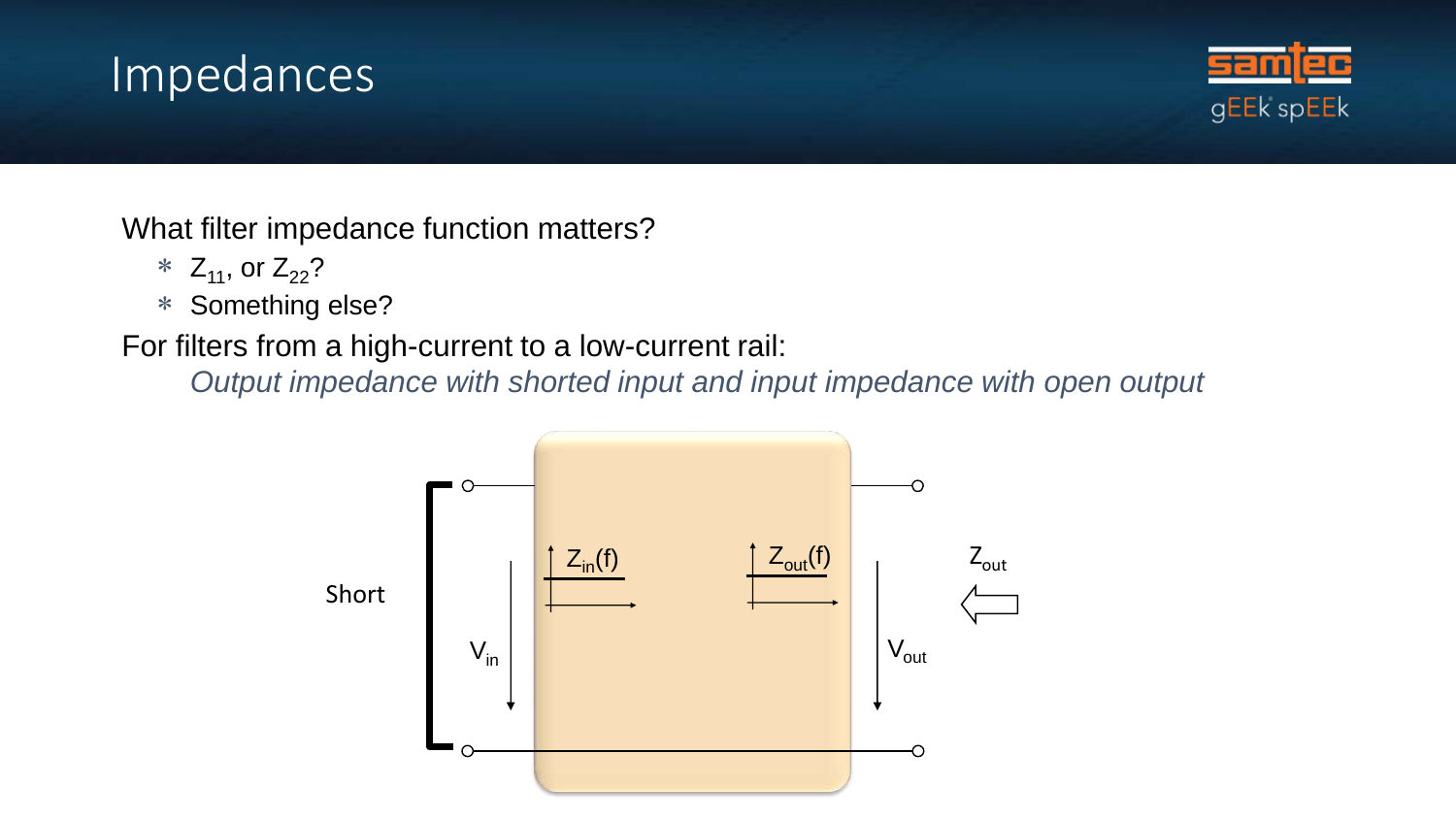## The Filter Design Process

![](_page_13_Picture_1.jpeg)

Collect input requirements

- Offending frequency components (frequency, magnitude) to filter
- Necessary attenuation
- Set design parameters:
- $*$  Filter cutoff frequency f<sub>c</sub> and Q

Design the inductance and bulk capacitance based on:

![](_page_13_Figure_8.jpeg)

Or use a circuit simulator to quickly iterate component values…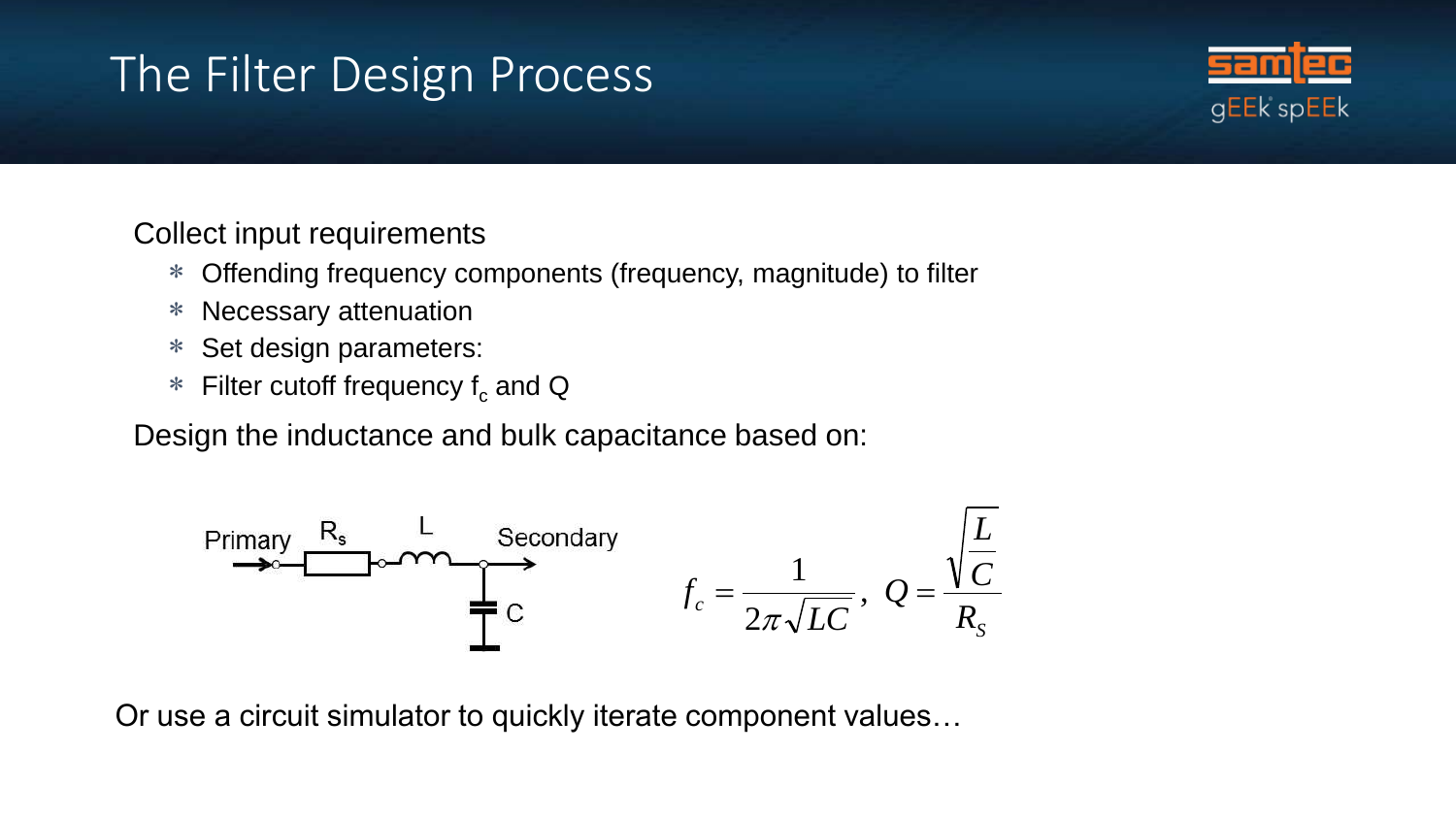## Low-Current Filter Example (1)

![](_page_14_Picture_1.jpeg)

Design requirements for low-current filter

- \* Cutoff frequency  $f_c = 100$  kHz (DC-DC converter running at 1MHz)
- $\sqrt{*}$  Q = 0.5

Assume  $R_s = 1$  Ohm

![](_page_14_Figure_6.jpeg)

![](_page_14_Figure_7.jpeg)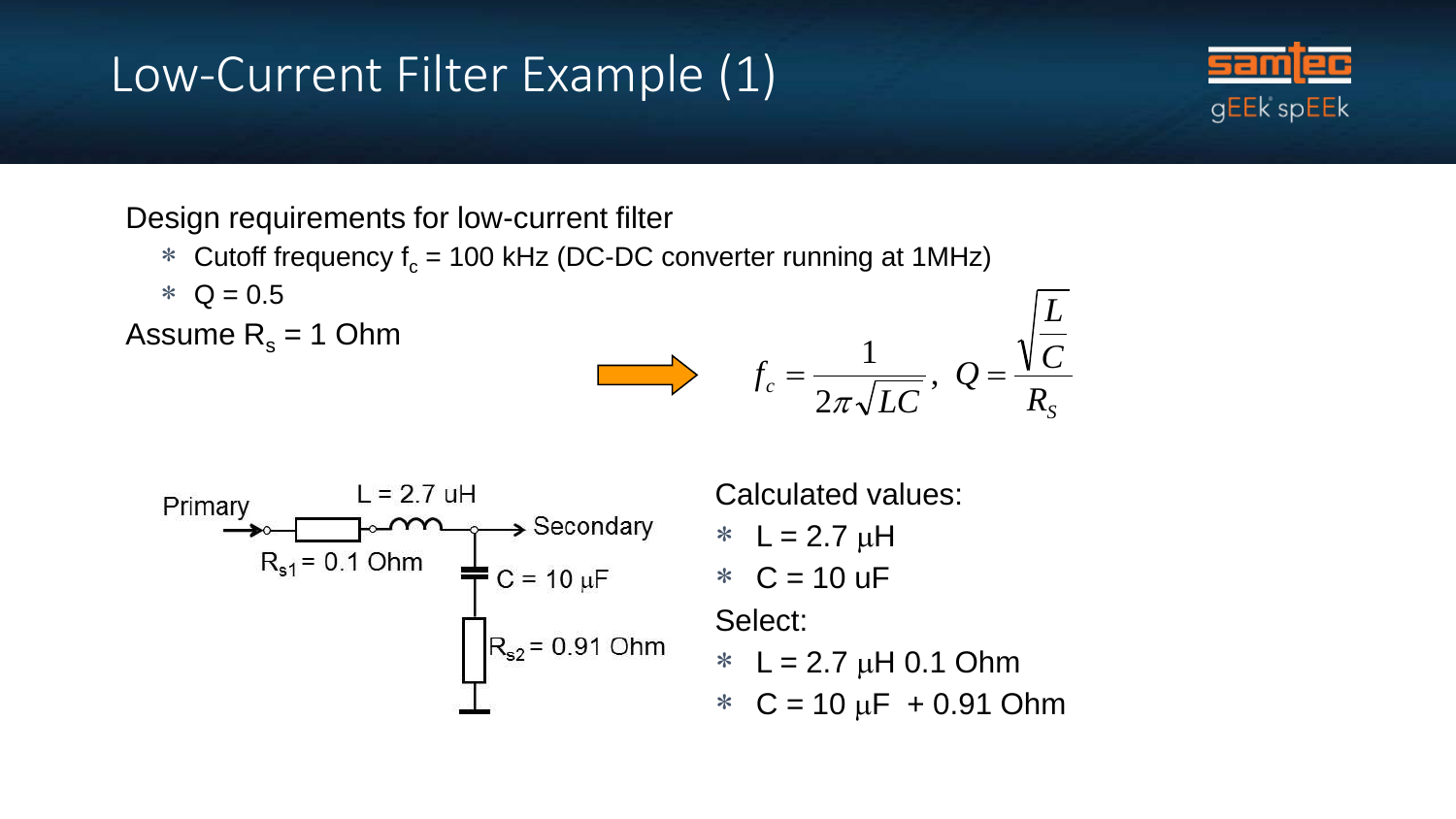## Low-Current Filter Example (2)

![](_page_15_Picture_1.jpeg)

![](_page_15_Figure_2.jpeg)

[http://www.electrical-integrity.com/Tool\\_download\\_files/PDN-filter\\_WExcel2016-32-64b\\_v06.xlsm](http://www.electrical-integrity.com/Tool_download_files/PDN-filter_WExcel2016-32-64b_v06.xlsm)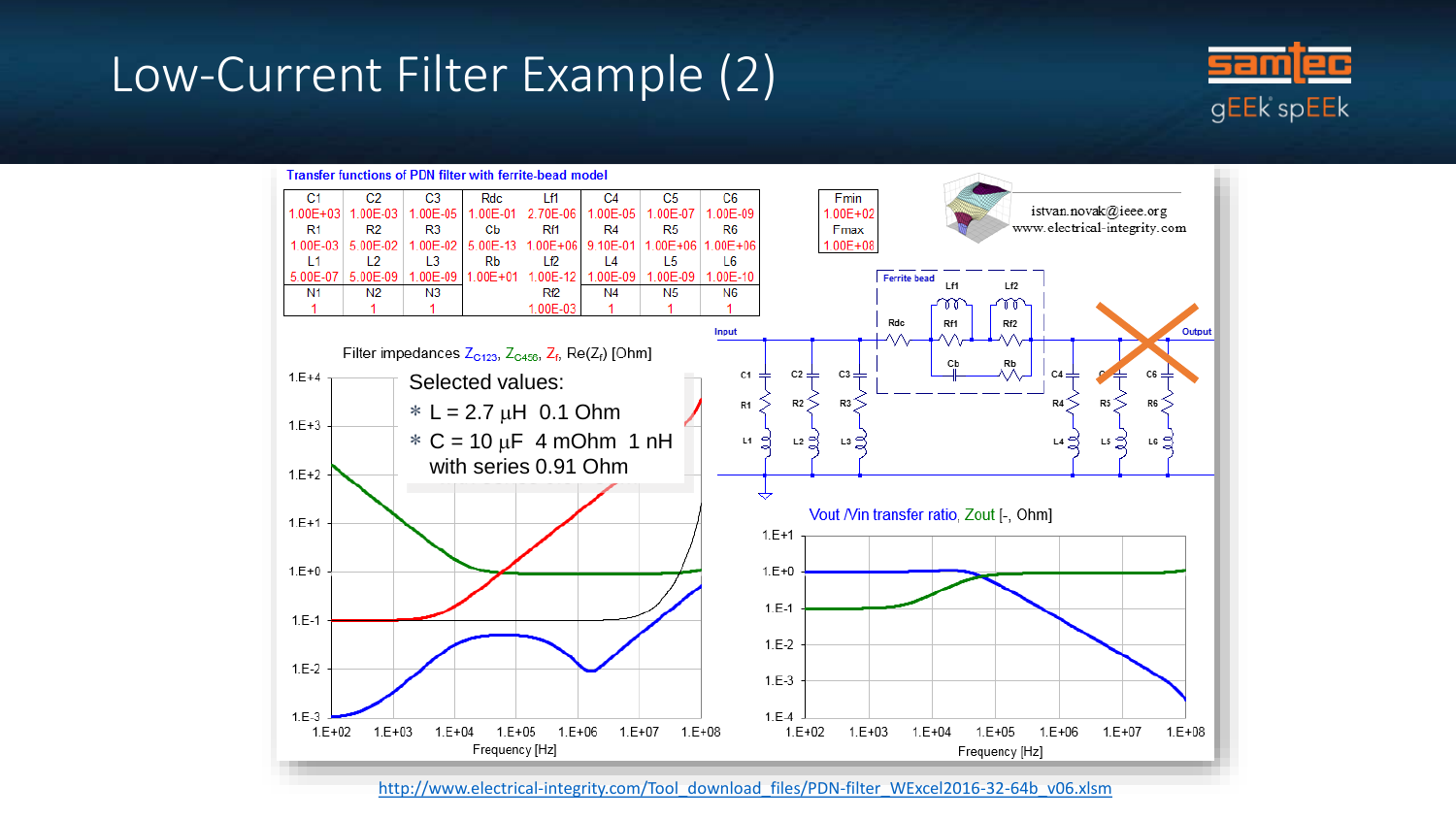## Low-Current Filter Example (3)

![](_page_16_Picture_1.jpeg)

|                                                                                                                                                                                      |                                           |                                                                                                                                    |                                      |                   |                    |                         |                      |                                                                                                        |                      | <b>Chip Style</b>          |                                                                                                                                                 |                   |                                       |                            |  |                                                                                                                                                                                                                                                                        | <b>Dielectric Type</b>  |  |  |  |                                                                                                |  | <b>Rated Voltage</b>                                                                 |      |  |
|--------------------------------------------------------------------------------------------------------------------------------------------------------------------------------------|-------------------------------------------|------------------------------------------------------------------------------------------------------------------------------------|--------------------------------------|-------------------|--------------------|-------------------------|----------------------|--------------------------------------------------------------------------------------------------------|----------------------|----------------------------|-------------------------------------------------------------------------------------------------------------------------------------------------|-------------------|---------------------------------------|----------------------------|--|------------------------------------------------------------------------------------------------------------------------------------------------------------------------------------------------------------------------------------------------------------------------|-------------------------|--|--|--|------------------------------------------------------------------------------------------------|--|--------------------------------------------------------------------------------------|------|--|
| Selected components:<br>* Coilcraft 181PS-272 L = 2.7 µH<br>0.08 Ohm<br>* Kemet C0805C106K4PAC C =<br>$10 \mu F$ 4 mOhm 1 nH                                                         |                                           |                                                                                                                                    |                                      |                   |                    |                         |                      |                                                                                                        |                      |                            |                                                                                                                                                 |                   |                                       |                            |  |                                                                                                                                                                                                                                                                        |                         |  |  |  |                                                                                                |  |                                                                                      |      |  |
|                                                                                                                                                                                      |                                           |                                                                                                                                    |                                      |                   |                    |                         |                      | <b>Standard Chips</b><br>$C$ $C1210$<br>$C$ $C1812$<br>C C1825<br>$C$ $C2220$<br>$C$ C <sub>2225</sub> |                      |                            | High Voltage Chips<br>$C$ $C2520$<br>$C$ $C0805$<br>C E3333<br>C C1206<br>C C3530<br>C C1210<br>$C$ $C$ 4040<br>C C1808<br>$C$ C1812<br>C C4540 |                   |                                       |                            |  | G<br>C V<br>CO <sub>G</sub><br><b>Y5V</b><br>$\epsilon$<br>$C$ R<br>$\epsilon$<br>X7R<br>25日<br>$G$ $P$<br>C N<br>X <sub>8L</sub><br>X5R<br>$C$ H<br>X <sub>8</sub> R<br>Values available in selection are based on chip<br>style, dielectric type, and rated voltage. |                         |  |  |  | $C$ 2VDC<br>$C$ 4 VDC<br>$C$ 6.3 Volts<br>$G$ 10 VDC<br>$C$ 16 VDC<br>$C$ 25 VDC<br>$C$ 35 VDC |  | $\overline{9}$<br>8<br>ß.                                                            |      |  |
|                                                                                                                                                                                      |                                           |                                                                                                                                    |                                      |                   |                    | $C$ CA052<br>C CA064-HT | Pittey               | $\epsilon$                                                                                             | CA064                |                            | $C$ C1825<br>$C$ C <sub>2220</sub><br>C C2225                                                                                                   | <b>KPS</b> Series | C C5440<br>$C$ $C5550$<br>$C$ $C6660$ |                            |  | 1.0 µF - C0805C105K3PAC                                                                                                                                                                                                                                                | <b>Capacitance List</b> |  |  |  |                                                                                                |  | $C$ 50 VDC<br>$C$ 100 VDC<br>C200VDC<br>$C$ 250 VDC                                  |      |  |
| Coilcraft<br>Home                                                                                                                                                                    |                                           | Inductor finders: Power   RF<br>Search our site:<br>Design Tools   Samples   Kits   Price + Stock   Sales   Support   Jobs   Index |                                      |                   |                    |                         |                      |                                                                                                        | <b>BUY</b><br>NOW    |                            | Design<br><b>Support</b><br>Tools<br><b>Power Magnetics Tools</b>                                                                               |                   | $\blacktriangledown$                  | 220<br>312                 |  | 1.2 uF - C0805C125K4PAC<br>1.5 µF - C0805C155K4PAC<br>1.8 uF - C0805C185K4PAC<br>2.2 uF - C0805C225K4PAC<br>2.7 uF - C0805C275K4PAC                                                                                                                                    |                         |  |  |  | $\blacktriangle$                                                                               |  | <b>6</b> 500 VDC<br>$C$ 1000 VDC<br>C 1500 VDC<br>$C$ 2000 VDC                       |      |  |
| <b>Power Inductor Finder Results</b><br>• These results do not imply an exact match to your requirements.<br>. We recommend that you request a free sample before an order is placed |                                           |                                                                                                                                    |                                      |                   |                    |                         |                      |                                                                                                        |                      |                            | <b>RF Inductor Tools</b><br><b>CM Filter Finder Tool</b><br><b>IC / Inductor Match Tool</b><br><b>Other Tools</b>                               |                   | ۰                                     | 325<br>220<br>225<br>02xBX |  | 3.3 uF - C0805C335K4PAC<br>4.7 uF - C0805C475K4PAC<br>4.7 uF - C0805C475K3PAC<br>5.6 uF - C0805C565K8PAC<br>6.8 uF - C0805C685K8PAC<br>8.2 uF - C0805C825K8PAC<br>10 µF - C0805C106K8PAC                                                                               |                         |  |  |  |                                                                                                |  | C 2500 VDC<br>$C$ 3000 VDC<br>$C$ 4000 VDC<br><b>C</b> 5000 VDC<br><b>6</b> 7500 VDC |      |  |
| Sort results by: Footprint - DCR                                                                                                                                                     |                                           | 图 -                                                                                                                                | Sort<br>$\langle \mathbf{w} \rangle$ |                   |                    |                         |                      |                                                                                                        |                      |                            |                                                                                                                                                 |                   |                                       | 402                        |  | 10 uF - C0805C106K4PAC<br>Do not convert PN to selected voltage.                                                                                                                                                                                                       |                         |  |  |  |                                                                                                |  | $C$ 10000 VDC                                                                        |      |  |
| <b>CONTRACTOR</b><br>Part number                                                                                                                                                     | Any a Any core<br>Mount<br>Core material  | $\overline{ }$<br>Other*                                                                                                           | 27                                   | 0.1<br>DCR<br>(D) | sat<br>(A)         | 729                     |                      |                                                                                                        |                      | Update<br>Price<br>@1,000  | impar<br>Pick 4 max<br>Compare                                                                                                                  |                   |                                       | ងាន                        |  | Keep PN identities - do NOT convert.                                                                                                                                                                                                                                   |                         |  |  |  |                                                                                                |  |                                                                                      | Done |  |
| 1812PS-272<br><b>SM</b>                                                                                                                                                              | Ferrite                                   | s                                                                                                                                  | 2.7                                  | 0.0800            | 1.4                | 2.3                     | 5.87                 | 4.98                                                                                                   | 3.81                 | \$0.83                     | г                                                                                                                                               |                   |                                       |                            |  |                                                                                                                                                                                                                                                                        |                         |  |  |  |                                                                                                |  |                                                                                      |      |  |
| DO1608C-272<br><b>SM</b><br>XAL7030-272<br><b>SM</b><br>RFB0807-2R7                                                                                                                  | Ferrite<br>Composite<br>Ferrite<br>Leaded | s                                                                                                                                  | 2.7<br>2.7 0.0173<br>27              | 0.0800<br>0.0140  | 2.1<br>12.8<br>5.5 | 2.45<br>11.4<br>6.54    | 6.60<br>8.00<br>8.80 | 4.45<br>8.00<br>8.80                                                                                   | 2.92<br>3.10<br>7.50 | \$0.64<br>\$0.87<br>\$0.30 | п<br>п                                                                                                                                          |                   |                                       |                            |  |                                                                                                                                                                                                                                                                        |                         |  |  |  |                                                                                                |  |                                                                                      | Quit |  |
| <b>SM</b><br>MSS1038T-252                                                                                                                                                            | Ferrite                                   | S                                                                                                                                  | 2.5 0.0100                           |                   | 9.26               | 6.65                    | 10.50                | 10.20                                                                                                  | 4.00                 | \$0.55                     | Л                                                                                                                                               |                   |                                       |                            |  |                                                                                                                                                                                                                                                                        |                         |  |  |  |                                                                                                |  |                                                                                      |      |  |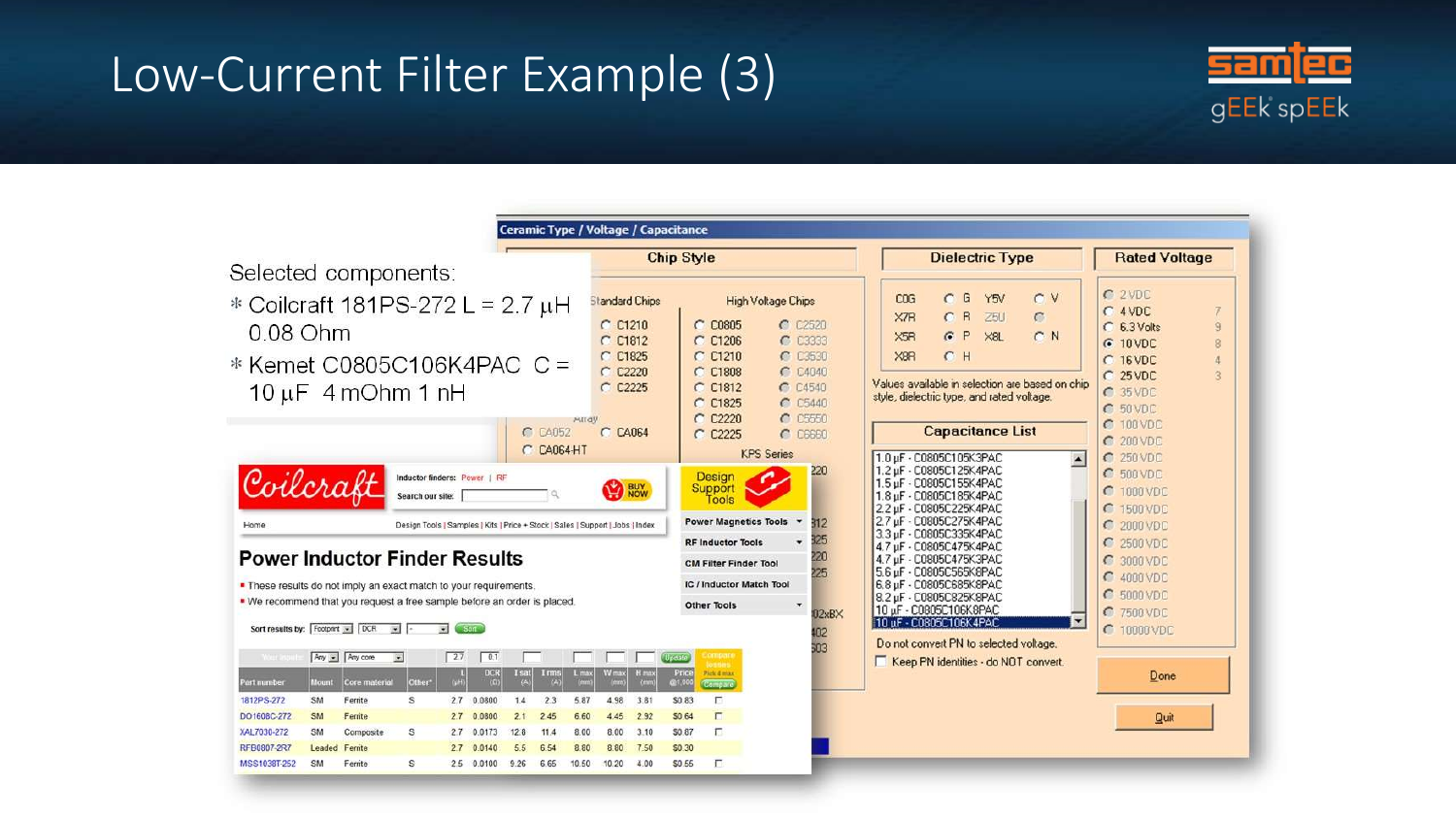## Be Aware

![](_page_17_Picture_1.jpeg)

- Series resistive loss maintains second-order filtering; resistance in the parallel path approaches first-order filtering
- All filter components may be impacted by bias stress
	- Capacitance loss due to voltage bias
	- Inductance loss due to current bias
- The filter has to pass DC current and therefore very low frequency noise can not be eliminated with LC low-pass filters
	- Sub-harmonic converter ripple
	- Out-of-band spurious signals
	- Low frequency random noise
- Check the DC-DC converter operating frequency before you switch to a different converter!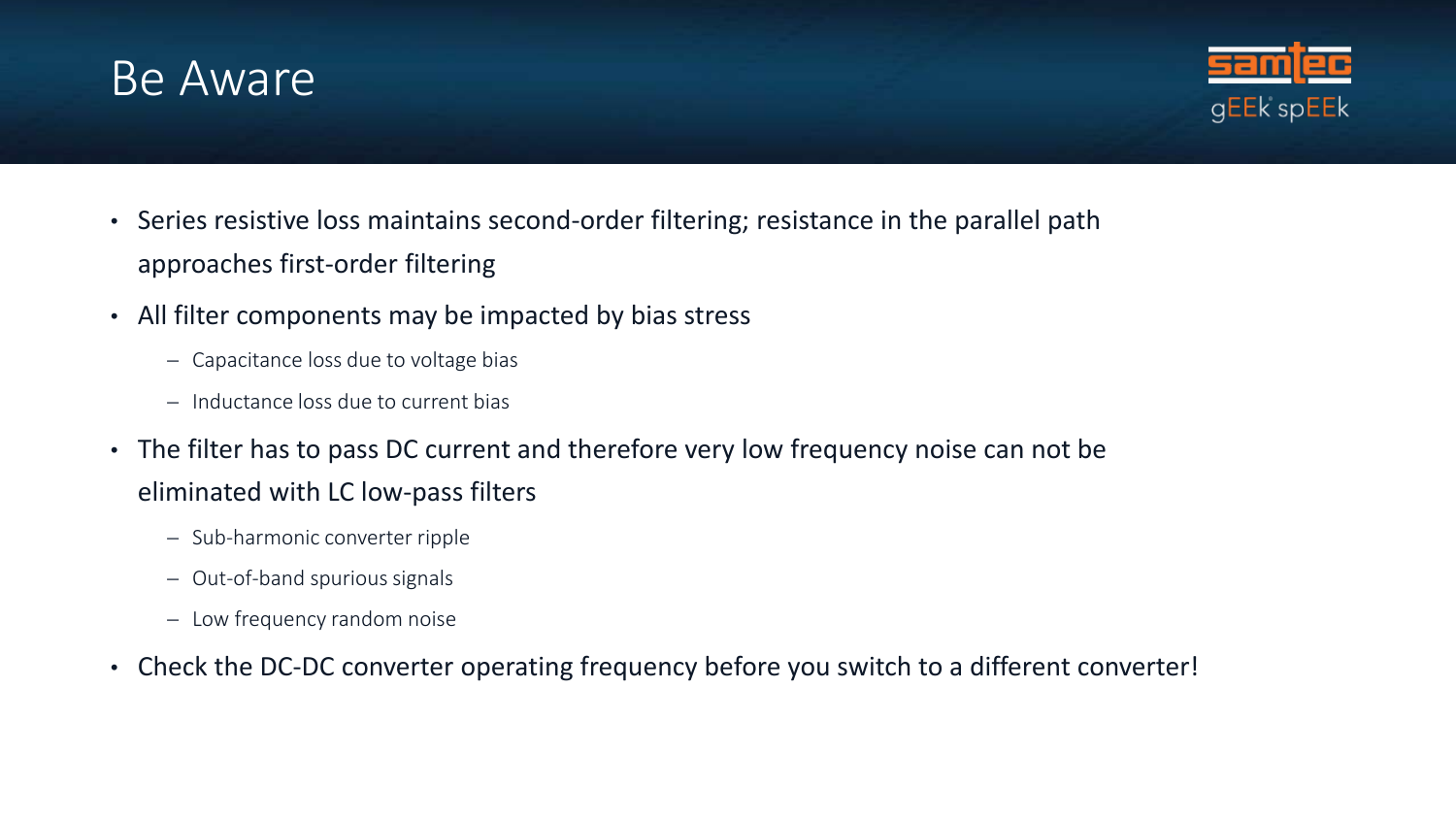## Be Aware, Distribution of Losses

![](_page_18_Picture_1.jpeg)

![](_page_18_Figure_2.jpeg)

![](_page_18_Figure_3.jpeg)

Series resistive loss maintains second-order filtering; resistance in the parallel path approaches first-order filtering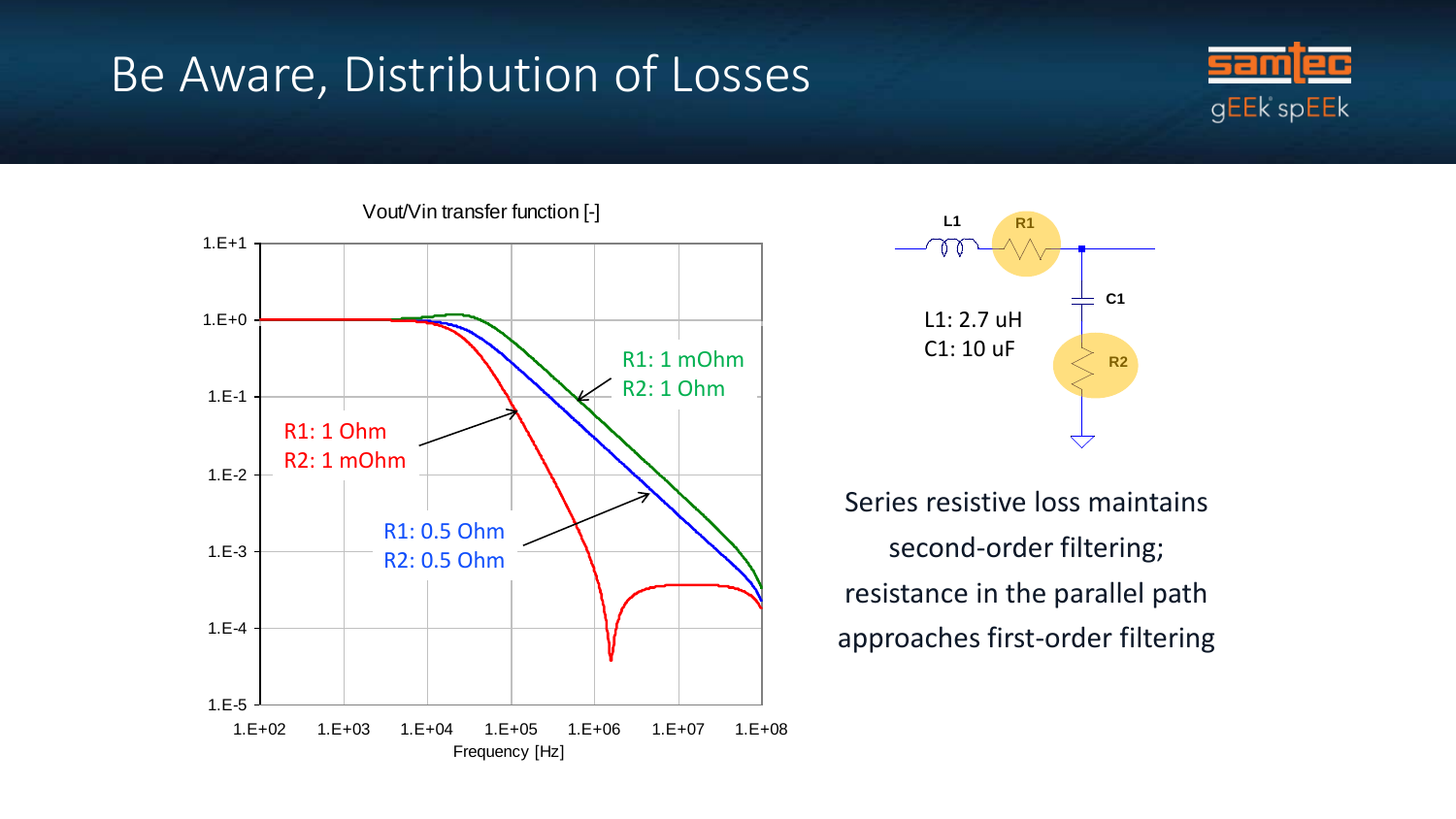## Be Aware

![](_page_19_Picture_1.jpeg)

![](_page_19_Figure_2.jpeg)

[http://www.electrical-integrity.com/Paper\\_download\\_files/DC18\\_PAPER\\_MeasuringCurrentAndSharing\\_corrected\\_v3.pdf](http://www.electrical-integrity.com/Paper_download_files/DC18_PAPER_MeasuringCurrentAndSharing_corrected_v3.pdf)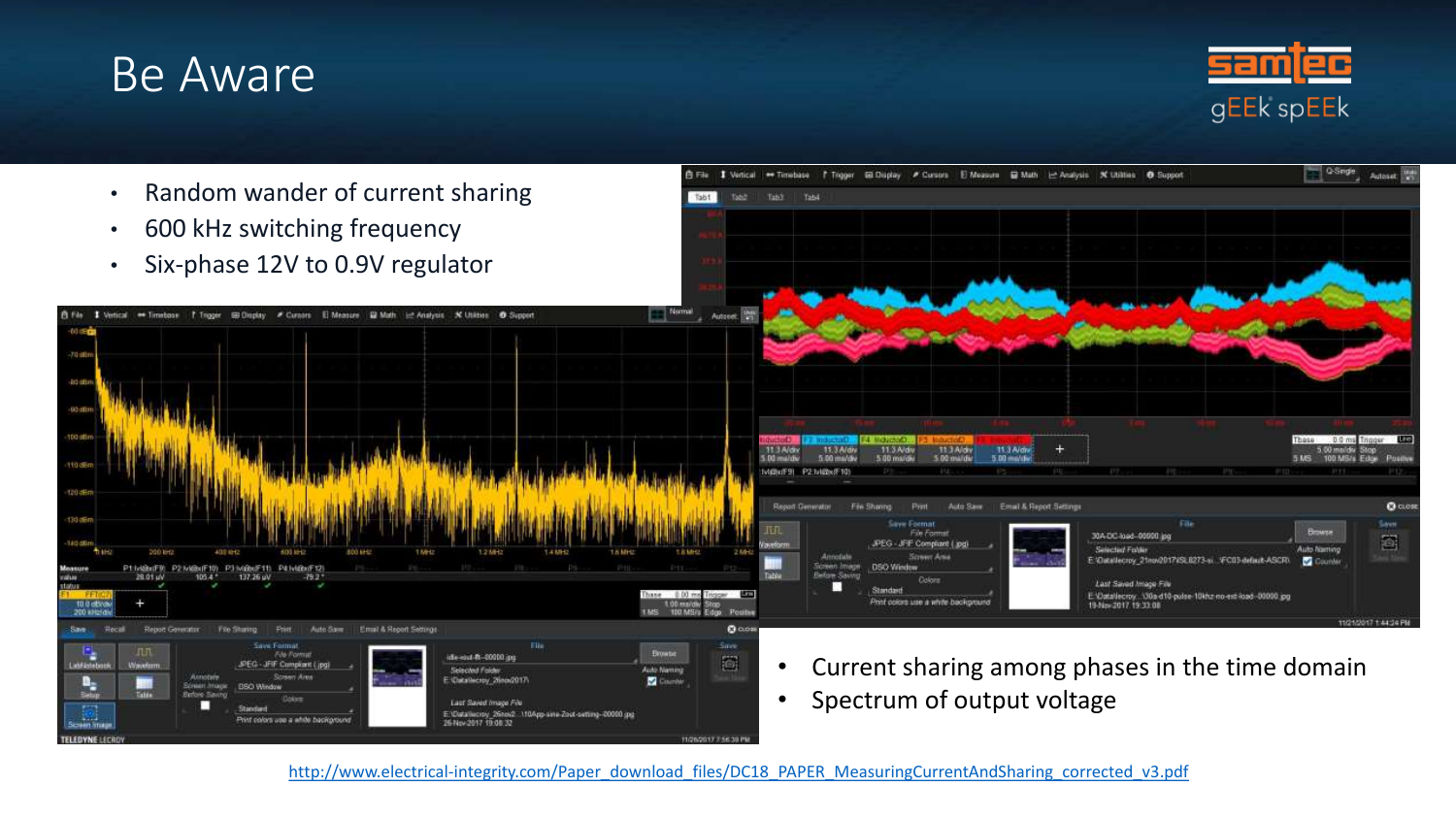## Loss of Capacitance in MLCCs

![](_page_20_Picture_1.jpeg)

*0.15 1.27*

|                      | Percentage range [%] | Relative multiplier |
|----------------------|----------------------|---------------------|
| Initial tolerance    | $+ -10$              | 0.91.1              |
| Temperature effect   | $+ -15$              | 0.851.15            |
| DC bias effect       | $+0 - 70$            | 0.31                |
| AC bias effect       | $+0 - 30$            | 0.71                |
| Aging (over 3 years) | $+0.7.5$             | 0.9251              |

- \* For worst case, have to multiply all multipliers
- \* High CV ceramic capacitors can lose up to 85% of capacitance
- \* Highest impact is DC and AC bias voltage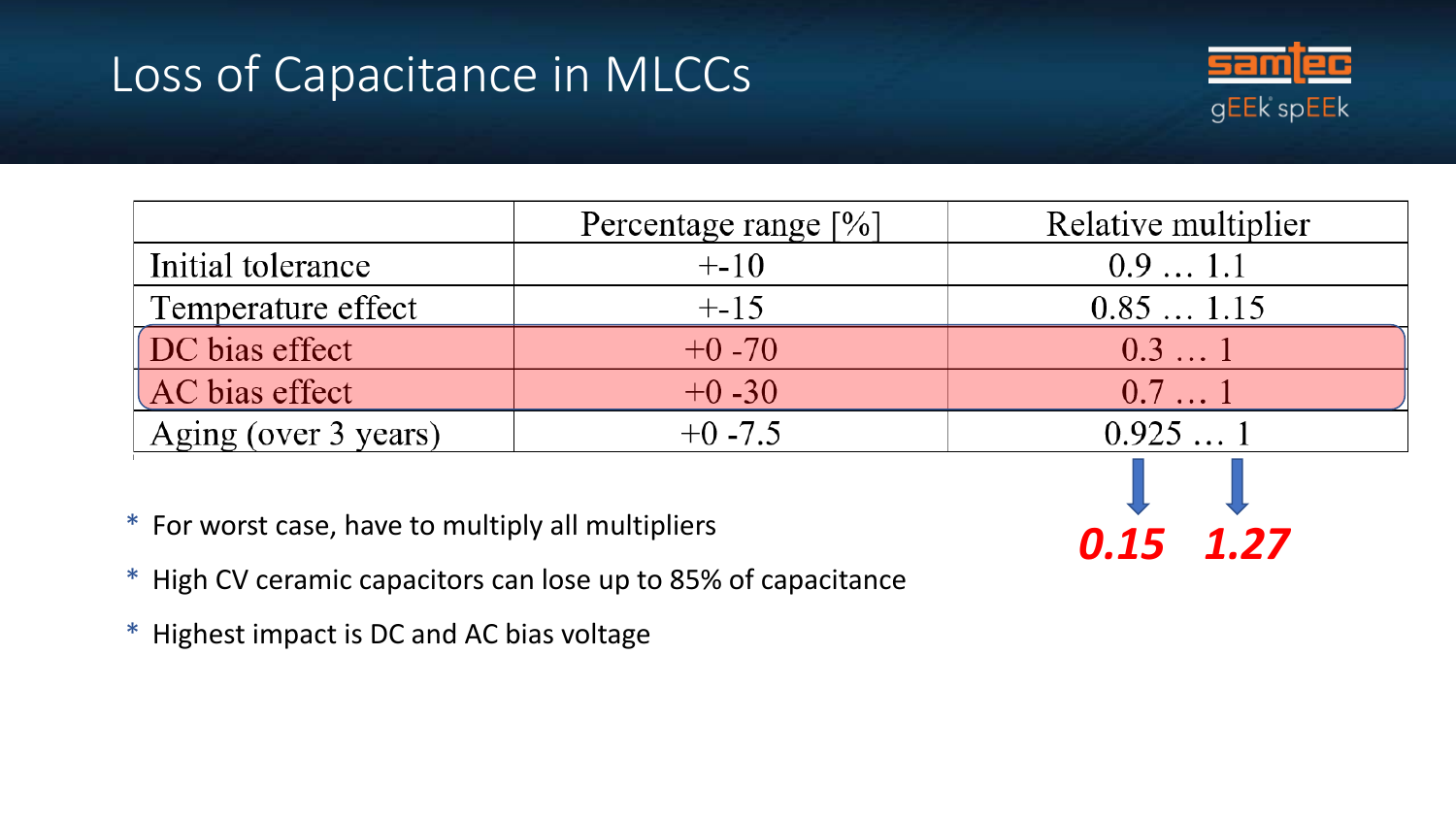## Be Aware, Bias Effects

![](_page_21_Picture_1.jpeg)

![](_page_21_Figure_2.jpeg)

Source: "How Much Capacitance Do We Really Get?," QuietPower columns, [http://www.electrical-integrity.com/Quietpower\\_files/QuietPower-40.pdf](http://www.electrical-integrity.com/Quietpower_files/QuietPower-40.pdf)